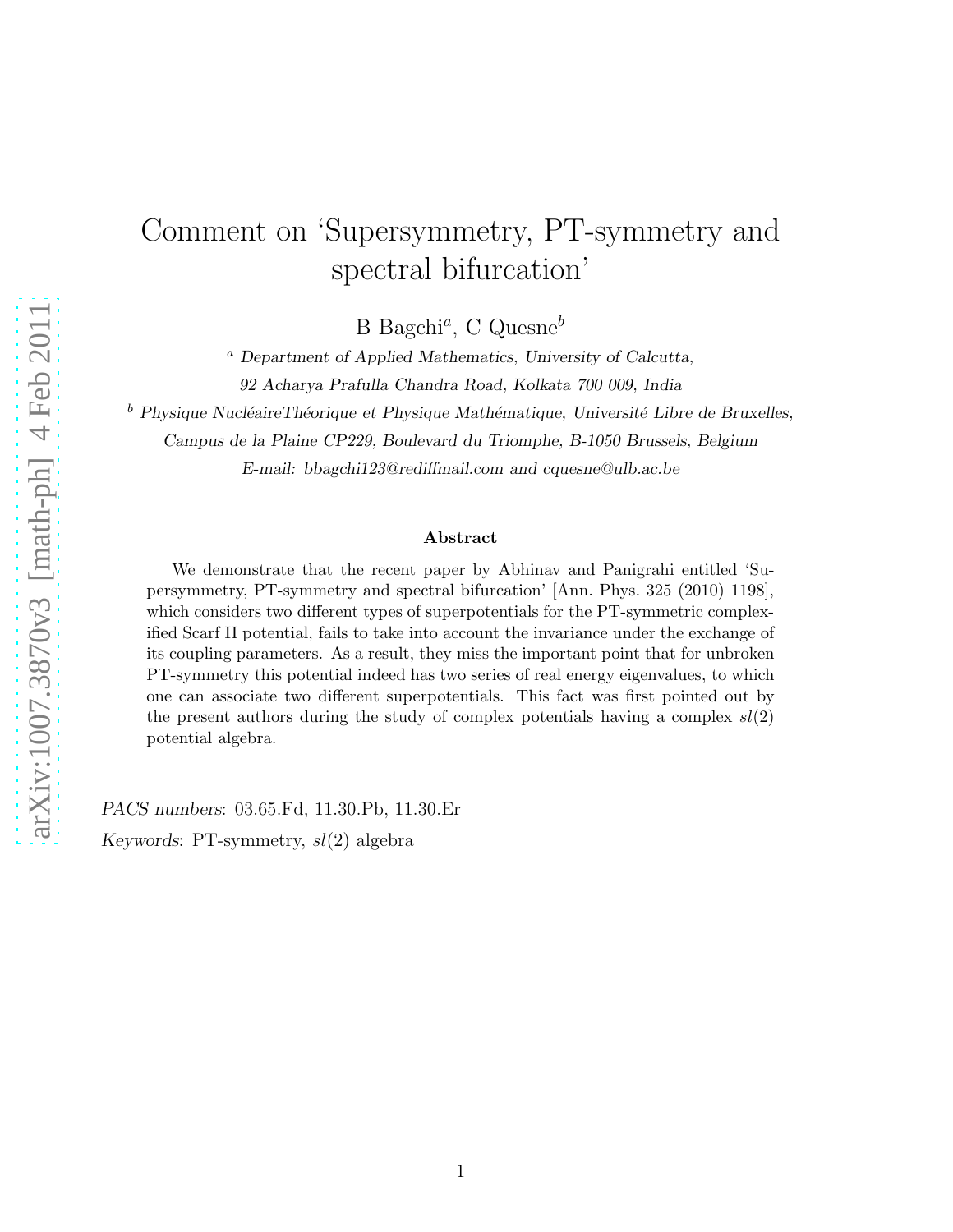Ever since the appearance of the seminal work of Bender and Boettcher in 1998 [\[1\]](#page-5-0), PT-symmetric quantum mechanics continues to remain a prominent discipline of enquiry [\[2\]](#page-5-1). These authors conjectured that the whole class of Schrödinger Hamiltonians invariant under the joint action of parity  $(P)$  and time reversal  $(T)$  may exhibit real or complex conjugate pairs of energy eigenvalues under some conditions related to PT being exact or spontaneously broken. Among the numerous directions of research pursued, a particularly interesting one that deserves mention is the implementation of complex  $sl(2)$  as a potential algebra for the Schrödinger equation  $[3, 4]$  $[3, 4]$  and its subsequent connection  $[5, 6]$  $[5, 6]$  with the extension of supersymmetric quantum mechanics to non-Hermitian Hamiltonians. In particular, for the PT-symmetric complexified Scarf II potential (PCS) it was found, in the framework of two non-commuting inter-connecting complex  $sl(2)$ , that for unbroken PT-symmetry there are in general two series of energy levels associated with it. In this regard the conventional Hermitian version is rendered PT-symmetric by complexifying one of its coupling parameters that is responsible for an additional series of energy levels. This aspect of PCS potential was first pointed out by Bagchi and Quesne in [\[3\]](#page-5-2), the second series of bound states showing up as resonances in its Hermitian version.

In a recent work, Abhinav and Panigrahi [\[7\]](#page-5-6) have reiterated the well-known fact that to a large class of PT-symmetric complex potentials correspond two different superpotentials in the language of supersymmetric quantum mechanics. For the specific case of the PCS potential they have however missed an important point in their analysis, namely that the PCS potential exhibits an invariance under exchange of its coupling parameters that signals the appearance of two series of real eigenvalues for it. In the following, we will analyze Abhinav and Panigrahi's (AP) approach. Employing  $\hbar = 2m = 1$  units, they considered the following general form of PCS potential

$$
V(x) = -V_1 \operatorname{sech}^2 \alpha x - iV_2 \operatorname{sech} \alpha x \tanh \alpha x, \tag{1}
$$

together with the matching superpotentials

<span id="page-1-0"></span>
$$
W_{PT}^{\pm}(x) = (A \pm iC^{PT}) \tanh \alpha x + (\pm C^{PT} + iB) \operatorname{sech} \alpha x,\tag{2}
$$

where  $A, B, C^{PT} \in \mathbb{R}$ .

Using the notations of AP, corresponding to [\(2\)](#page-1-0) the supersymmetric partner potentials can be read off from

$$
V_{\pm}(x) = W^{2}(x) \pm \frac{dW(x)}{dx}.
$$
 (3)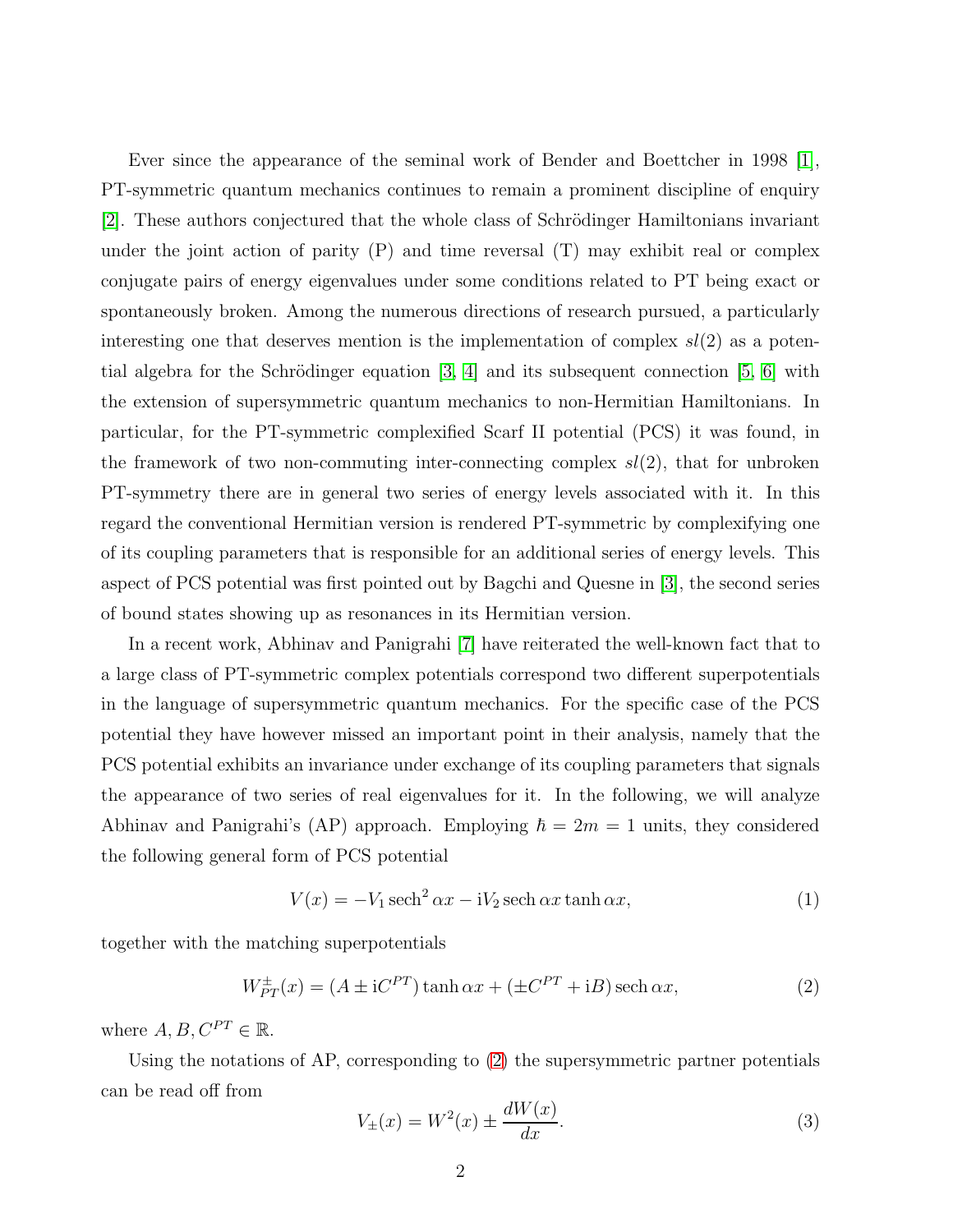<span id="page-2-0"></span>In particular, for  $V_$  we have

$$
V_{-}^{\pm}(x) = -[(A \pm iC^{PT})(A \pm iC^{PT} + \alpha) - (\pm C^{PT} + iB)^{2}] \operatorname{sech}^{2} \alpha x + (\pm C^{PT} + iB)[2(A \pm iC_{PT}) + \alpha] \operatorname{sech} \alpha x \tanh \alpha x + (A \pm iC_{PT})^{2}.
$$
 (4)

This agrees with Eq. (6) of AP except for the factorization energy term  $(A \pm iC_{PT})^2$ . In the following arguments we suppress the latter except when necessary.

Rewriting the coefficients in [\(4\)](#page-2-0) by exposing the real and imaginary parts, we find

<span id="page-2-1"></span>
$$
V_{-}^{\pm}(x) = -[A^{2} + B^{2} - 2(C^{PT})^{2} + \alpha A \pm i(2A - 2B + \alpha)C^{PT}] \operatorname{sech}^{2} \alpha x + \{ \pm (2A - 2B + \alpha)C^{PT} + i[2AB + 2(C^{PT})^{2} + \alpha B] \} \operatorname{sech} \alpha x \tanh \alpha x.
$$
 (5)

It is evident from [\(5\)](#page-2-1) that in order for  $V_{-}^{\pm}(x)$  to be PT-symmetric, one has to impose the unique constraint

<span id="page-2-2"></span>
$$
C^{PT}[2(A-B)+\alpha] = 0.
$$
\n
$$
(6)
$$

Of the two solutions provided by [\(6\)](#page-2-2) only  $C^{PT} = 0$  is non-trivial while the other, although examined by AP, only puts a relationship between the parameters A and B, namely  $A =$  $B-\frac{\alpha}{2}$  $\frac{\alpha}{2}$ . We do not consider the latter possibility here.

For the solution  $C^{PT} = 0$ , it is readily implied by [\(2\)](#page-1-0) that the associated superpotential is

<span id="page-2-3"></span>
$$
W_{PT}^{\pm}(x) = A \tanh \alpha x + iB \operatorname{sech} \alpha x, \qquad A, B \in \mathbb{R}, \tag{7}
$$

leading to the following form for  $V_{-}^{\pm}(x)$ :

<span id="page-2-4"></span>
$$
V_{-}^{\pm}(x) = -[A(A + \alpha) + B^2] \operatorname{sech}^2 \alpha x + iB(2A + \alpha) \operatorname{sech} \alpha x \tanh \alpha x - E,
$$
 (8)

 $E = -A^2$  being the factorization energy.

We stress that both Eqs. [\(7\)](#page-2-3) and [\(8\)](#page-2-4) have been studied before by Bagchi and Quesne [\[3\]](#page-5-2). That they observed for potential [\(8\)](#page-2-4) two series of real eigenvalues with physically acceptable wavefunctions is related to the fact that Eq. [\(8\)](#page-2-4) is invariant under exchange of the parameters  $A + \frac{\alpha}{2} \leftrightarrow B$ , thereby leading to two possible candidates for the superpotentials

$$
W_{PT}^{\pm}(x) = A \tanh \alpha x + iB \operatorname{sech} \alpha x, \qquad E = -A^2,\tag{9}
$$

$$
W_{PT}^{\prime \pm}(x) = \left(B - \frac{\alpha}{2}\right) \tanh \alpha x + \mathrm{i} \left(A + \frac{\alpha}{2}\right) \operatorname{sech} \alpha x, \qquad E' = -\left(B - \frac{\alpha}{2}\right)^2,\tag{10}
$$

with two different factorization energies E and E'. The simultaneous existence of  $W_{PT}^{\pm}$  and  $W_{PT}^{\prime \pm}$  has been overlooked in [\[7\]](#page-5-6) although it had already been pointed out in [\[4\]](#page-5-3).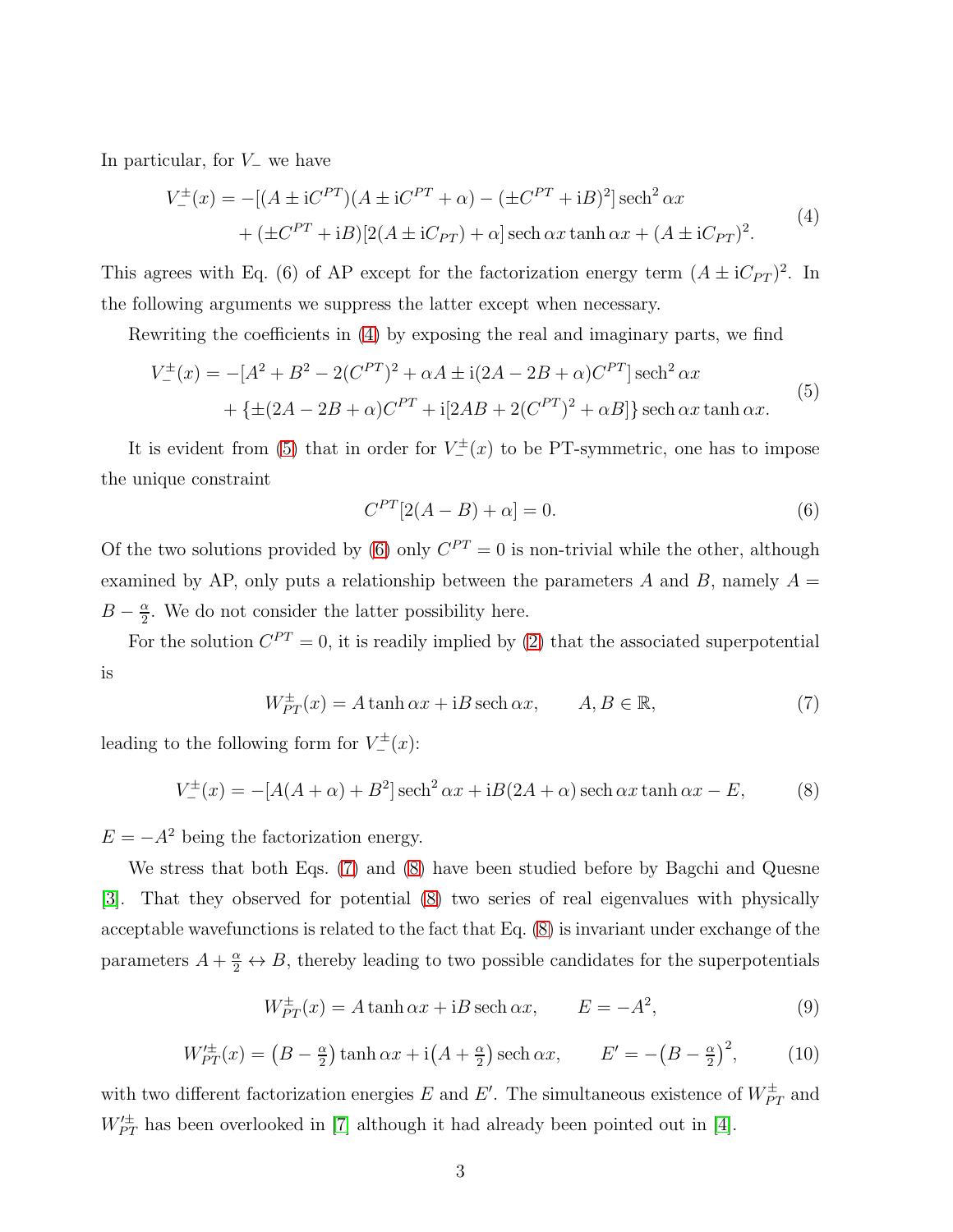To complete our discussion, let us also focus on the case  $C^{PT} \neq 0$ . Here we have at hand the form of  $V_{-}^{\pm}(x)$  given by [\(5\)](#page-2-1). Its coefficient parameters are clearly complex. It is of interest to observe that by writing

$$
A \pm iC^{PT} = \mathcal{A}, \qquad \pm C^{PT} + iB = i\mathcal{B}, \tag{11}
$$

the potential  $V_{-}^{\pm}(x)$  of [\(5\)](#page-2-1) can be exhibited in a form similar to [\(8\)](#page-2-4), namely

<span id="page-3-0"></span>
$$
V_{-}^{\pm}(x) = -[\mathcal{A}(\mathcal{A} + \alpha) + \mathcal{B}^{2}] \operatorname{sech}^{2} \alpha x + i\mathcal{B}(2\mathcal{A} + \alpha) \operatorname{sech} \alpha x \tanh \alpha x - \varepsilon, \qquad (12)
$$

 $\varepsilon = -\mathcal{A}^2$  being the factorization energy. Utilizing now the invariance under  $\mathcal{A} + \frac{\alpha}{2} \leftrightarrow \mathcal{B}$ , we have for [\(12\)](#page-3-0) two possible candidates for the superpotentials

$$
\mathcal{W}_{PT}^{\pm}(x) = \mathcal{A} \tanh \alpha x + i\mathcal{B} \operatorname{sech} \alpha x, \qquad \varepsilon = -\mathcal{A}^2,\tag{13}
$$

$$
\mathcal{W}_{PT}^{\pm}(x) = \left(\mathcal{B} - \frac{\alpha}{2}\right) \tanh \alpha x + \mathrm{i} \left(\mathcal{A} + \frac{\alpha}{2}\right) \operatorname{sech} \alpha x, \qquad \varepsilon' = -\left(\mathcal{B} - \frac{\alpha}{2}\right)^2. \tag{14}
$$

Note that  $\varepsilon, \varepsilon' \in \mathbb{C}$ .

Finally we can compare the general complexified form [\(5\)](#page-2-1) of  $V^{\pm}_{-}(x)$  with the  $sl(2)$  family defined by [\[3,](#page-5-2) [4\]](#page-5-3)

$$
V_m = \left(\frac{1}{4} - m^2\right)F' + 2mG' + G^2,\tag{15}
$$

where  $m = m_R + im_I$  and F, G are given by  $F = \tanh \alpha x$ ,  $G = (b_R + ib_I) \sech \alpha x$  with  $m_R, m_I, b_R, b_I \in \mathbb{R}$ . The potential  $V_m$  turns out to be

$$
V_m = [b_R^2 - b_I^2 - \alpha(m_R^2 - m_I^2) + \frac{1}{4}\alpha + i(2b_Rb_I - 2\alpha m_Rm_I)]\operatorname{sech}^2 \alpha x
$$
  
- 2\alpha[m\_Rb\_R - m\_Ib\_I + i(m\_Rb\_I + m\_Ib\_R)]\operatorname{sech} \alpha x \tanh \alpha x. (16)

<span id="page-3-1"></span>Comparison with [\(5\)](#page-2-1) produces the following correspondences

$$
b_R^2 - b_I^2 - \alpha(m_R^2 - m_I^2) + \frac{1}{4}\alpha = -[A^2 + B^2 - 2(C^{PT})^2 + \alpha A],
$$
  
\n
$$
2b_R b_I - 2\alpha m_R m_I = \mp (2A - 2B + \alpha)C^{PT},
$$
  
\n
$$
-2\alpha(m_R b_R - m_I b_I) = \pm (2A - 2B + \alpha)C^{PT},
$$
  
\n
$$
-2\alpha(m_R b_I + m_I b_R) = 2AB + 2(C^{PT})^2 + \alpha B.
$$
\n(17)

The last two equations of [\(17\)](#page-3-1) can be solved to yield

$$
m_R = \frac{1}{\alpha (b_R^2 + b_I^2)} \left\{ \mp b_R \left( A - B + \frac{\alpha}{2} \right) C^{PT} - b_I \left[ AB + (C^{PT})^2 + \frac{\alpha}{2} B \right] \right\},\
$$
  
\n
$$
m_I = \frac{1}{\alpha (b_R^2 + b_I^2)} \left\{ \pm b_I \left( A - B + \frac{\alpha}{2} \right) C^{PT} - b_R \left[ AB + (C^{PT})^2 + \frac{\alpha}{2} B \right] \right\},
$$
\n(18)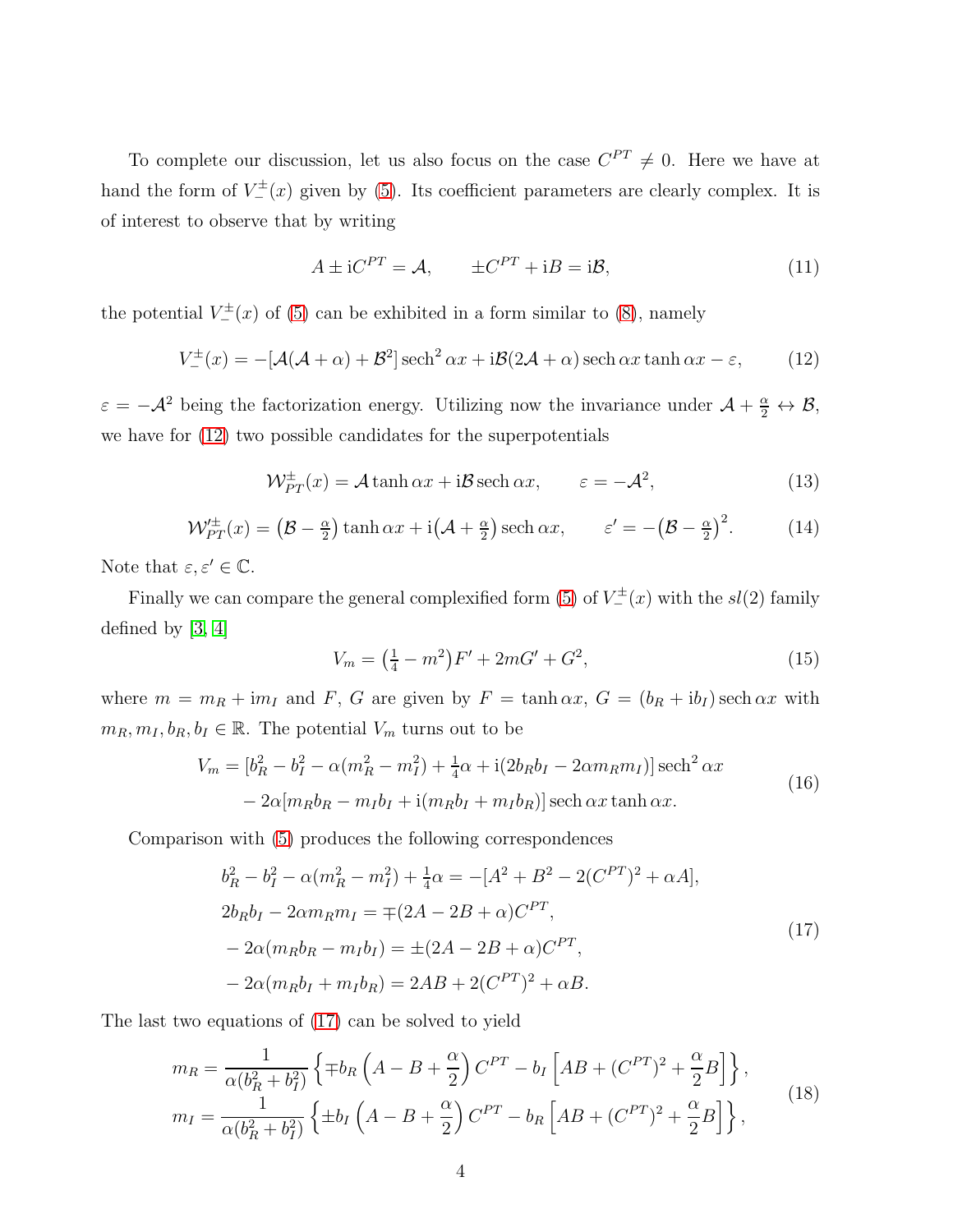which imply

$$
m_R^2 - m_I^2 = \frac{1}{\alpha^2 (b_R^2 + b_I^2)^2} \left\{ (b_R^2 - b_I^2) \left[ (C^{PT})^2 \left( A - B + \frac{\alpha}{2} \right)^2 \right. \right.\left. - \left( AB + (C^{PT})^2 + \frac{\alpha}{2} B \right)^2 \right] \pm 4b_R b_I C^{PT} \left( A - B + \frac{\alpha}{2} \right) \left( AB + (C^{PT})^2 + \frac{\alpha}{2} B \right) \right\}
$$
\n(19)

and

$$
m_R m_I = \frac{1}{\alpha^2 (b_R^2 + b_I^2)^2} \Big\{ \pm C^{PT} (b_R^2 - b_I^2) \Big( A - B + \frac{\alpha}{2} \Big) \Big( AB + (C^{PT})^2 + \frac{\alpha}{2} B \Big) - b_R b_I \Big[ (C^{PT})^2 \Big( A - B + \frac{\alpha}{2} \Big)^2 - \Big( AB + (C^{PT})^2 + \frac{\alpha}{2} B \Big)^2 \Big] \Big\}.
$$
\n(20)

Knowing  $m_R$  and  $m_I$  gives the corresponding solutions of  $b_R$  and  $b_I$  from the first two equations of [\(17\)](#page-3-1). This confirms the point that the formulae governing  $sl(2)$  for  $m \in \mathbb{C}$  are completely equivalent to the starting relations of AP.

In conclusion, we have shown that having missed an essential invariance property of the PCS potential under parameter exchange, AP failed to notice the existence of a second series of real eigenvalues whenever the condition  $C^{PT} = 0$  is satisfied. As previously remarked, there are two associated PT-antisymmetric superpotentials in such a case and not only one as AP claim. In addition, PT-symmetry breaking is produced by the transition from  $C^{PT} = 0$  to  $C^{PT} \neq 0$  and not by the appearance of a subtle relation between the parameters A and B. In such a process, the two PT-antisymmetric superpotentials go into two non-PT-antisymmetric ones connected with the pairs of complex conjugate energy eigenvalues.

Although we have analyzed here only the case of the PCS potential, similar considerations apply to some other potentials too [\[3,](#page-5-2) [4,](#page-5-3) [5,](#page-5-4) [6\]](#page-5-5). Finally it is worth stressing that our observations have been confirmed by some independent studies [\[8,](#page-5-7) [9\]](#page-5-8).